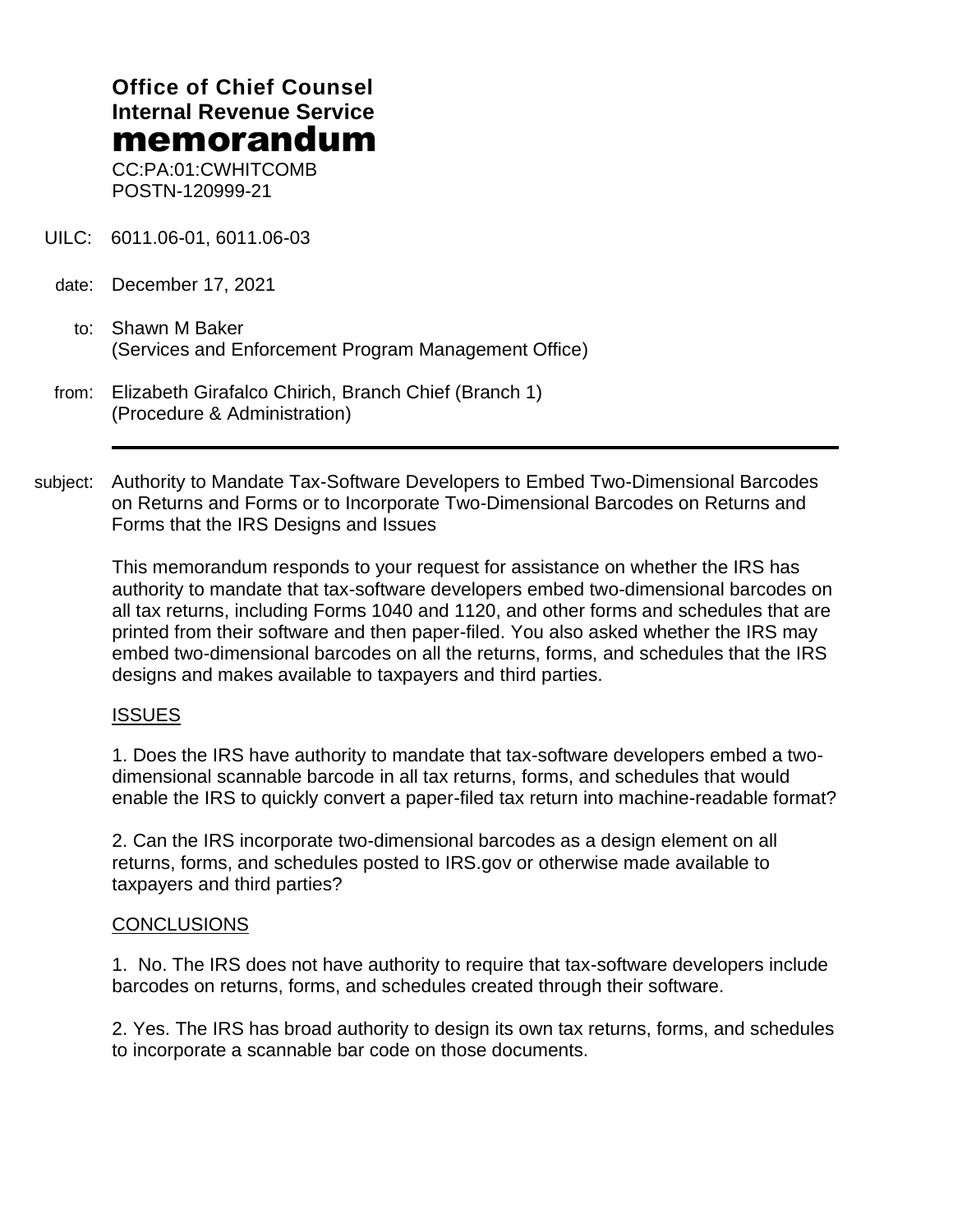Many third-party tax-software developers allow taxpayers and other filers to prepare returns, forms, and related schedules using their software and then print a copy of what they prepared to file with the IRS on paper, rather than e-filing the documents through the software program. When the IRS receives these paper-filed returns, forms, and schedules—regardless of whether they are submitted by filers who used a third-party tax-software program or by filers who used IRS returns and forms that the IRS makes available to the public, such as on IRS.gov or at taxpayers' request<sup>1</sup>—IRS employees manually enter the information on those returns, forms, and schedules into the IRS's systems. This manual process is resource intensive and error prone.

The IRS could improve its timeliness and accuracy in processing returns, however, if those paper-filed returns, forms, and schedules included scannable two-dimensional barcodes. It is contemplated that a two-dimensional barcode would be generated when a filer completes a return, form, or schedule online, either through IRS.gov or a thirdparty tax-software program, and then prints it. If the printed return, form, or schedule is submitted to the IRS, an IRS employee could scan the barcode to capture the information on the document and convert it into electronic format (rather than manually input the information).<sup>2</sup> Filers would not be required to complete returns or forms online.

## LAW AND ANALYSIS

### **1. The IRS cannot require tax-software developers to embed barcodes on returns prepared on their software.**

There is no authority under the Internal Revenue Code (IRC) to mandate that taxsoftware developers embed scannable barcodes when paper-filed returns are prepared through their software. Section 6011(e)(1), which provides the Treasury Department and the IRS authority to prescribe regulations to determine "which returns must be filed on magnetic media or in other machine-readable form," does not apply here, because the proposed mandate is not directed to taxpayers or other filers. Authority related to regulating return preparers is also inapplicable because tax-software developers are not considered tax-return preparers under section 7701(a)(36). Legislation would thus be required to mandate that tax-software developers include scannable barcodes on paper-filed returns produced through their software.

The IRS may, however, request that tax-software developers incorporate scannable barcodes on paper-filed returns created through their software. States, for example,

<sup>&</sup>lt;sup>1</sup> Taxpayers can order forms directly through the Tax Forms Outlet Program.

<sup>2</sup> U.S. Gov't Accountability Office, GAO-18-544, *Tax Fraud and Noncompliance: IRS Could Further Leverage Return Review Program to Strengthen Tax Enforcement* 23-24 (2018) (noting the advantage of two-dimensional barcodes to electronically capture tax-return information).